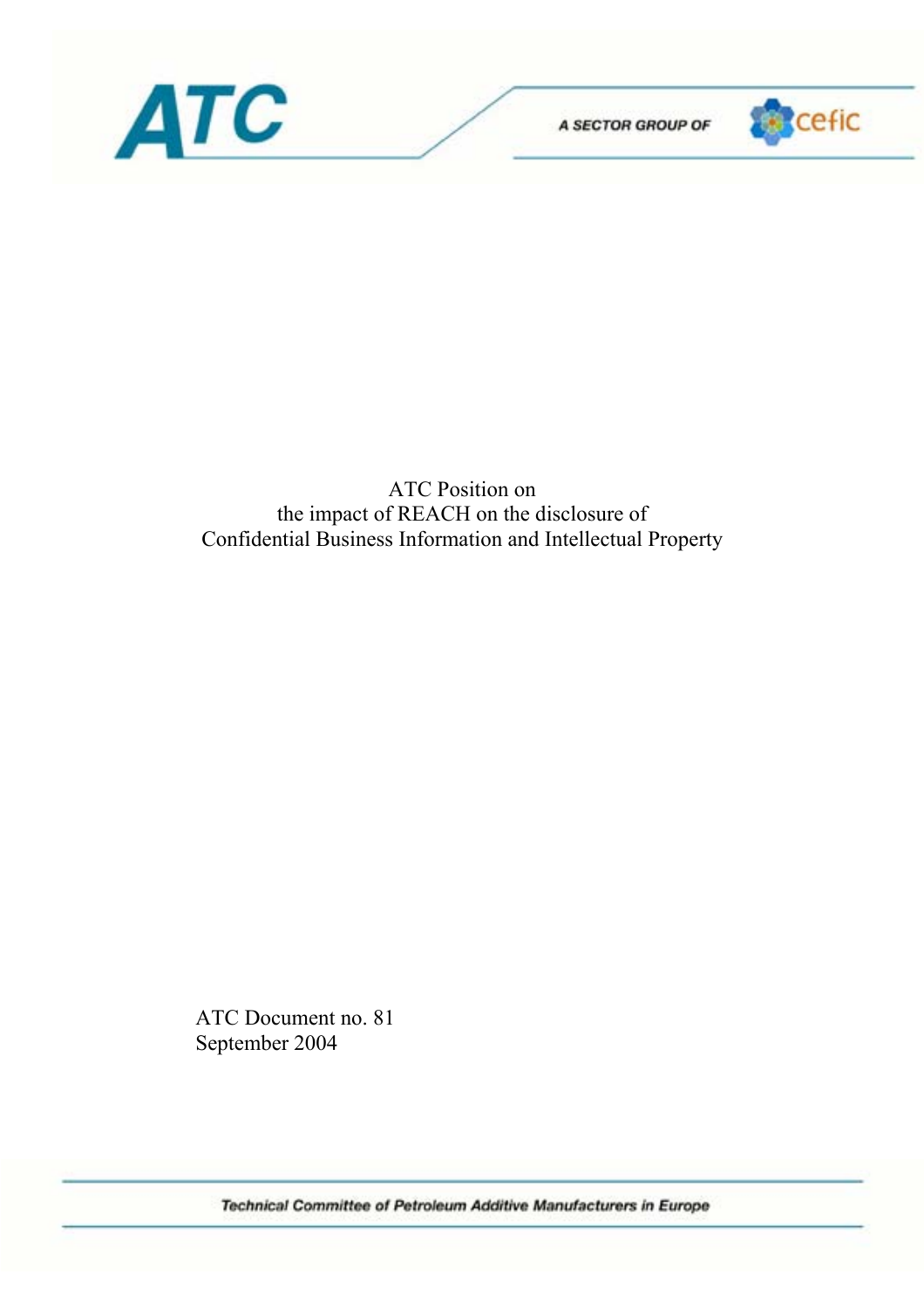# **ATC POSITION PAPER: IMPACT OF REACH ON DISCLOSURE OF CONFIDENTIAL BUSINESS INFORMATION (CBI) AND INTELLECTUAL PROPERTY (IP).**

# The Petroleum Additives Sector

ATC, the Additives Technical Committee, represents the European producers of lubricant concentrates and fuel additive formulations. Our member companies supply the vast majority of the wide range of additive formulations required to meet the full spectrum of lubricating and power generating needs for our highly mechanised society. These complex preparations (often containing 10 - 15 different substances) deliver both economic and performance benefits to users as well a broad range of benefits to man and the environment via proven improvements in fuel economy, lower fuel combustion emissions, extended equipment life, and reductions in waste lubricant volumes. Our customers use these preparations to blend and market finished lubricants and fuels.

# Why protection of IP and CBI is necessary

Additive companies invest a significant amount of time, money and resource to develop information and products that they believe to be equal or superior to competitive products in order to stay in business, ensure a reasonable profit, and remain competitive. The competition that results from this process leads to less expensive and better products for the consumer and promotes technology advances.

If information on product composition and business relationships were to be available in the public domain, competitors can reap the economic rewards without expending money and human resources. This would provide significant advantages to competitors, but the medium-to-long-term result would be to deprive the company that invested heavily in the development of products a reasonable return on their investment

Without fair and adequate protection of proprietary information there is little incentive for conducting research and development to produce innovative products. Regions/countries that fail to offer suitable protection for proprietary information also run the risk of being denied access to technically superior products that confer benefits to health, safety and the environment.

# Formulations Are IP

The key competence of additive suppliers is the ability to formulate unique additive packages that deliver the performance required by our customers at competitive prices. Each additive supplier has its own proprietary methods of achieving this. Therefore, we regard our formulation expertise and our specific formulations as our key intellectual property (IP). As currently written, the combination of a number of specific requirements within the REACH proposals would lead to the complete public disclosure of our formulations and the consequent loss of market value associated with the IP. This would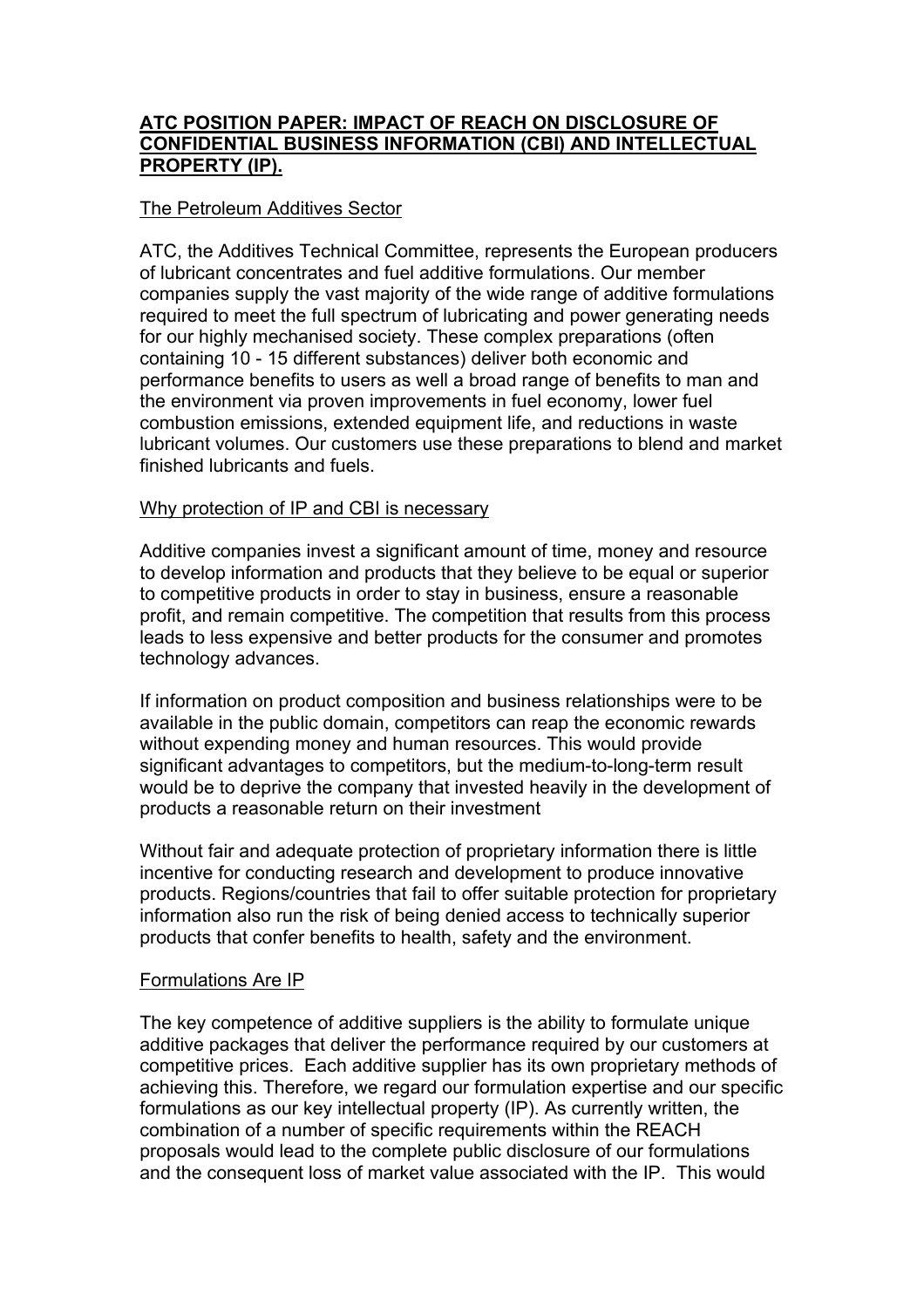make it much easier for me-too products to be reverse engineered particularly by suppliers operating in regions with lower costs e.g. Pacific Rim, with consequent loss of business and competitiveness within the European Union.

Each of the fundamental REACH processes, including pre-Registration, Registration, Evaluation, Authorisation, Classification & Labelling database, and safety data sheets, require different information to be disclosed. Although complete formulation details are not disclosed in any one document or database, under REACH, competitors would be able to harvest this information from multiple publicly available sources (including information disclosed under existing legislation, such as the Dangerous Preparations Directive, 1999/45/EEC). The additive industry acknowledges that other stakeholders desire increased transparency but the pernicious erosion of protection is the cornerstone of our IP dilemma under the newly proposed regulation, especially as most of this information contributes nothing to the safe shipping, handling, storage and disposal of product. Attachment 1 provides an indication of how these formulation details can be harvested.

#### Supply Chain Relationships are CBI

Additive suppliers formulate products using both purchased chemicals and substances that they manufacture or import themselves. Many of these components find applications only in petroleum additives, whereas others have broader applications. This sector is highly competitive with relatively small numbers of additive suppliers and major customers. In nearly every instance, the supply chain is neither linear nor unidirectional, and is very complex as a result. Customers of additive formulators and many supply chain participants typically seek to isolate their upstream suppliers from any knowledge of, or contact with their downstream distribution agents, and customers. The new legislation must provide for the protection of these confidential business relationships. A simplified schematic of the supply chain is given in Figure 1 illustrating the real complexity of these relationships.

In this environment information about activities and relationships between component suppliers, formulators and customers are strictly managed as confidential business information (CBI). For example, specific knowledge about unique substances manufactured by an additive formulator for specific performance benefits in additive packages is of enormous value to competitors and must therefore be protected from both deliberate and/or inadvertent disclosure. Under the current REACH proposal, much CBI would have to be surrendered to the public. Attachment 2 summarises aspects of the petroleum additives supply chain and the roles and concerns of the main players with particular focus upon CBI retention.

# Specific Examples of IP/CBI Disclosure under REACH

Attachment 3 illustrates selected scenarios in which the current REACH proposal would mandate release of formulation details and business information, thereby greatly reducing competitiveness in the petroleum additives sector.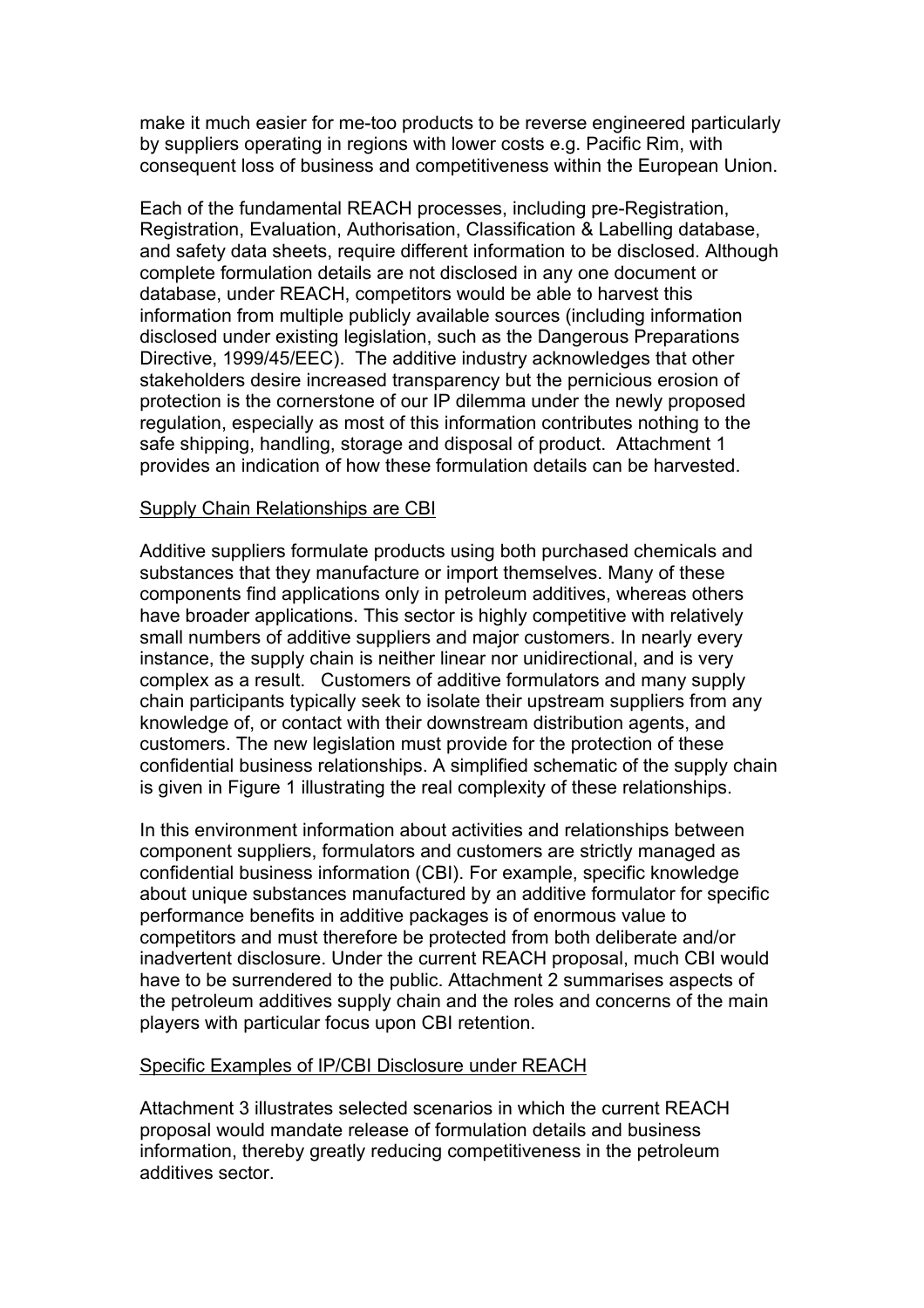# Overall Impact of REACH

The availability of specific substance identifiers within public databases and the release of significant amounts of information that was previously protected would allow competitors to reverse engineer formulations. The dynamics of the whole business sector would be impacted with far reaching consequences: product diversity would diminish, margins would be eroded, short term incentives for innovation would be reduced, longer term investment in R&D and production facilities would fall sharply, and jobs would be lost. As a consequence, the proposals would inhibit the ability of the petroleum additives sector to meet future, ever increasing performance requirements of our customers, including the delivery of environmentally friendlier products that amongst other benefits can improve fuel efficiency and reduce emissions.

# Changes Required to Make REACH Acceptable

The impact of REACH on the disclosure of IP and the release of CBI must, as a matter of urgency, be reviewed in totality, rather than by piecemeal analysis of individual requirements. This review should apply the following principles:

- Disclosure of specific formulation details in public documents or databases should be required only if essential for purposes of regulatory risk assessments. The current REACH proposal goes far beyond this and would lead to the irretrievable surrender of Intellectual Property Rights of petroleum additive suppliers.
- It must be possible to protect CBI, including supply chain relationships, market information (specific uses, volumes, vertebrate test data, etc) and specific associations between substances and manufacturers/importers.

It is clear from the above that the current definitions of information which is proposed to be not confidential (Article 116.1) and confidential (Article 116.2) are inadequate. They are also contradictory, in that some of the information listed as confidential in Article 116.2 would in reality be disclosed under Article 116.1 as well as by some of the specific REACH processes. In particular, the following information should be considered as confidential and therefore added to Article 116.2:

- The name and address of the registrant, downstream-user, applicant, and manufacturer or importer;
- The trade name(s) of the substance.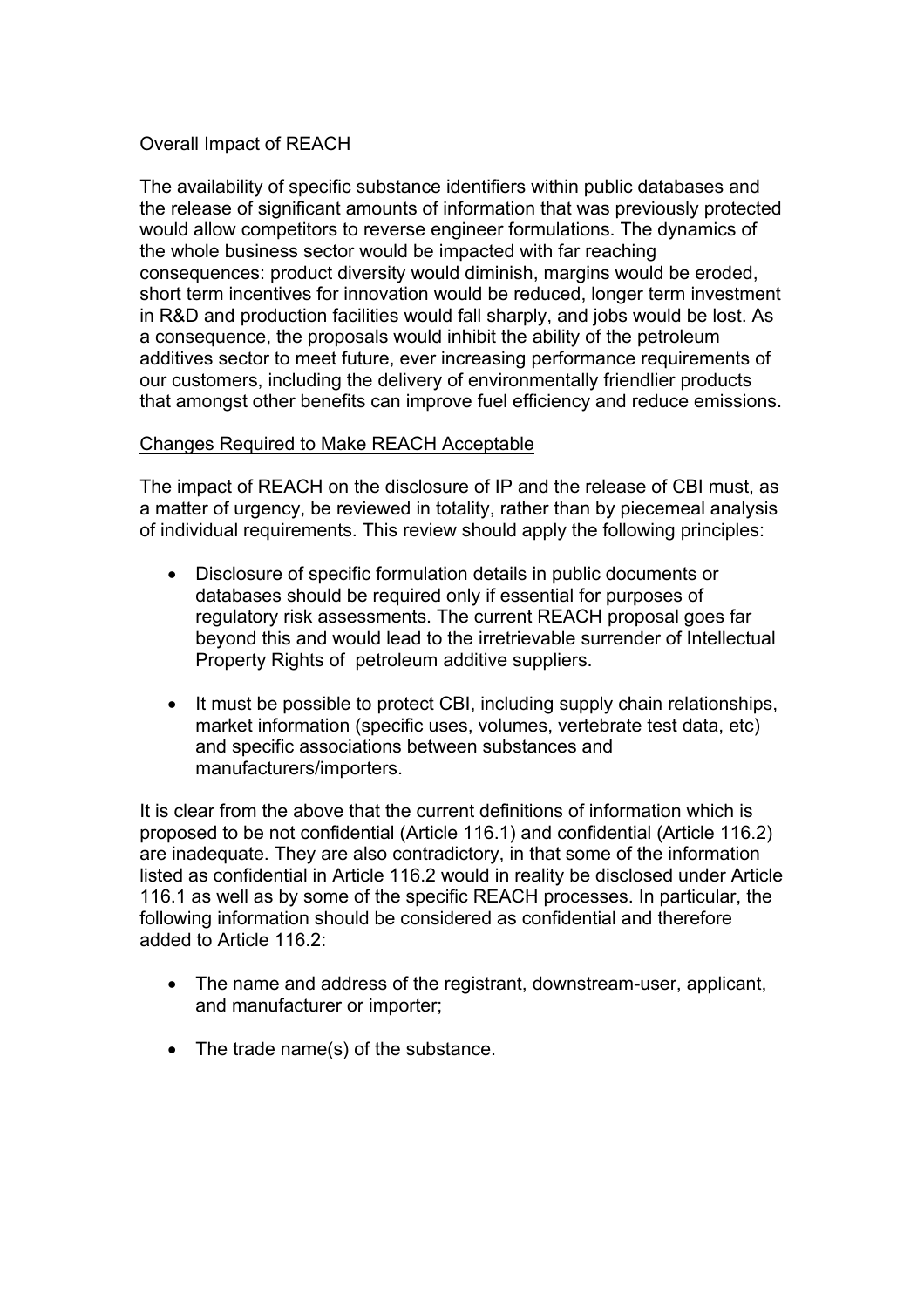#### **ATTACHMENT 1. REACH PROCESSES LEADING TO THE RELEASE OF INTELLECTUAL PROPERTY**

| <b>PROCESS</b>                                         | <b>DISCLOSURE</b>                                                                                                              | <b>IMPACT</b>                                                                                                                                                                                        |
|--------------------------------------------------------|--------------------------------------------------------------------------------------------------------------------------------|------------------------------------------------------------------------------------------------------------------------------------------------------------------------------------------------------|
| 1. Pre-registration (including SIEF<br>participation)  | All companies involved in the marketing or<br>importation of a particular substance or<br>category of substances are revealed. | A Registrant will not be able to maintain his<br>trade secret interest in a niche substance<br>market. This would expose the Registrant's<br>formulations to unfair competitive pressures.           |
|                                                        | Annual volumes are revealed.                                                                                                   | Competitors can ascertain the "depth" (and<br>therefore value) of a pre-Registrant's market<br>penetration with a substance.                                                                         |
| 2. Registration (including Consortia<br>participation) | Test plans reveal the degree of ease or<br>difficulty to support expansion of market<br>activities.                            | A Registrant's future market plans (to either<br>expand or withdraw a product) are revealed<br>signalling critical business information to<br>competitors.                                           |
|                                                        | All uses must be disclosed.                                                                                                    | A Registrant may wish certain substance/use<br>links to remain a trade secret. Third party<br>anonymity during Registration will not provide<br>relief.                                              |
|                                                        | The Registrant reveals whether he is a<br>manufacturer or an importer.                                                         | This reveals his strengths or weaknesses in<br>formulation options to competitors.                                                                                                                   |
|                                                        | Multiple downstream customers in the same<br>industry will be revealed                                                         | A Registrant, who is a supplier, may not want<br>all his downstream customers for the same<br>substance to be identified to each other and<br>present in the same meeting for competitive<br>reasons |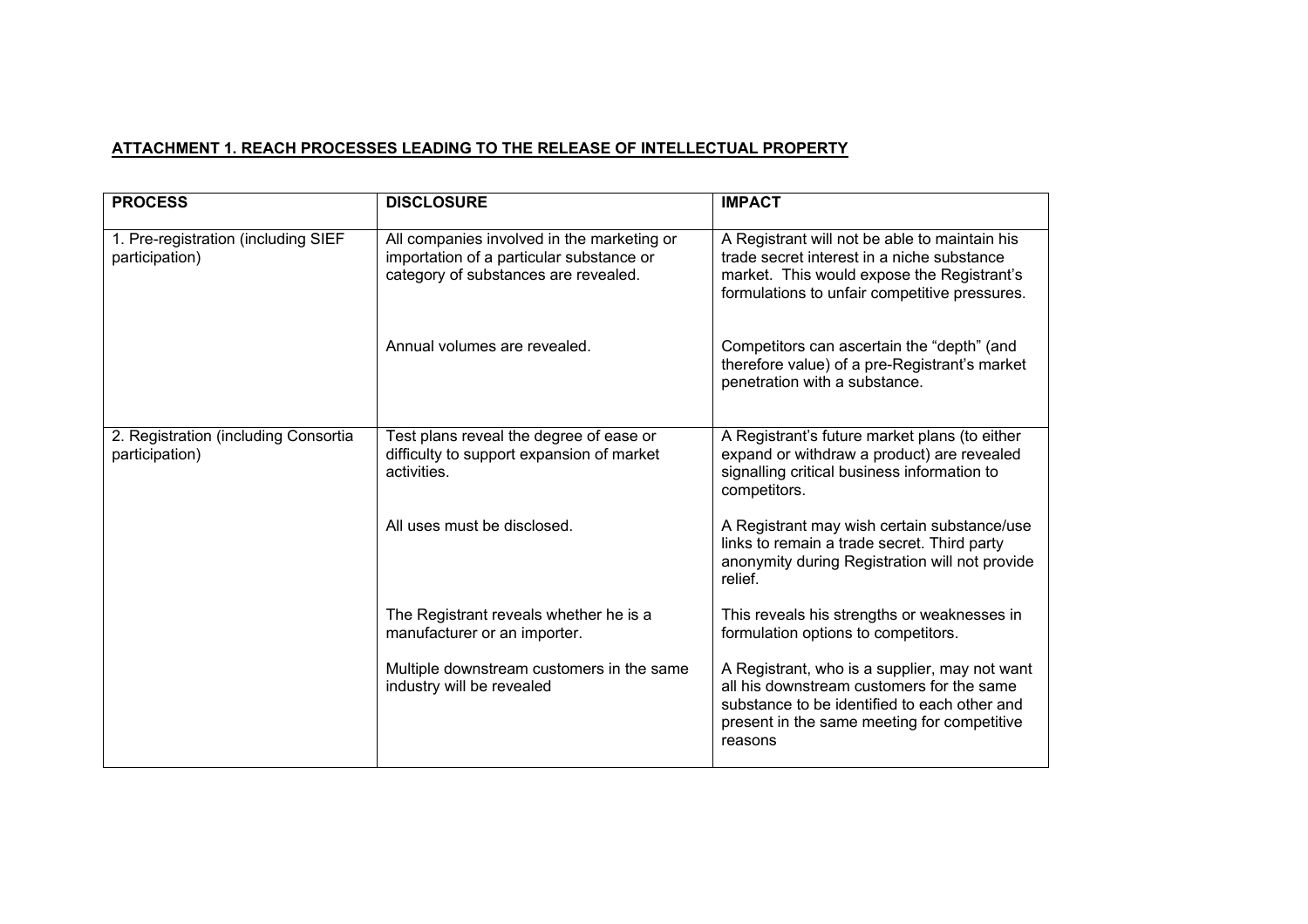| 3. C&L Database                                 | A Registrant's commercial link to a substance<br>would be publicly revealed.                               | The Registrant's customer-business profile<br>would become exposed by indicating new<br>uses and formulation options otherwise<br>hidden from the competition.                                                                                               |
|-------------------------------------------------|------------------------------------------------------------------------------------------------------------|--------------------------------------------------------------------------------------------------------------------------------------------------------------------------------------------------------------------------------------------------------------|
|                                                 | Generic and or trade names will be revealed<br>together with Registration Numbers.                         | A Registration Number reveals the specific<br>substance and manufacturer/importer<br>involved.                                                                                                                                                               |
| 4. SDS disclosures for preparations.            | Specific identity of dangerous substances<br>present in preparations must be disclosed<br>(SDS Section 2). | Competitors will be provided with even more<br>information than at present (e.g. registration<br>numbers) to assist them to reverse engineer<br>formulations.                                                                                                |
|                                                 | Substance Registration Numbers must be<br>revealed in CSRs and SDSs                                        | Any benefits associated with the legitimate<br>masking of the identity of specific dangerous<br>substances will be lost. Customers will<br>undoubtedly ask for registration numbers of all<br>constituents, i.e. including those which are<br>non-hazardous. |
| 5. Evaluation activities within a<br>consortium | Each Registrant must reveal his use(s) and<br>volume(s) in order to develop the Test Plan<br>and CSR.      | Additional information about each Registrants<br>product line formulations options is revealed.                                                                                                                                                              |
| 6. Authorization                                | Registrants must reveal Authorization<br>Numbers on product labels.                                        | Information on product composition/<br>technology will be revealed without the need<br>to have access to the SDS or the C&L<br>database                                                                                                                      |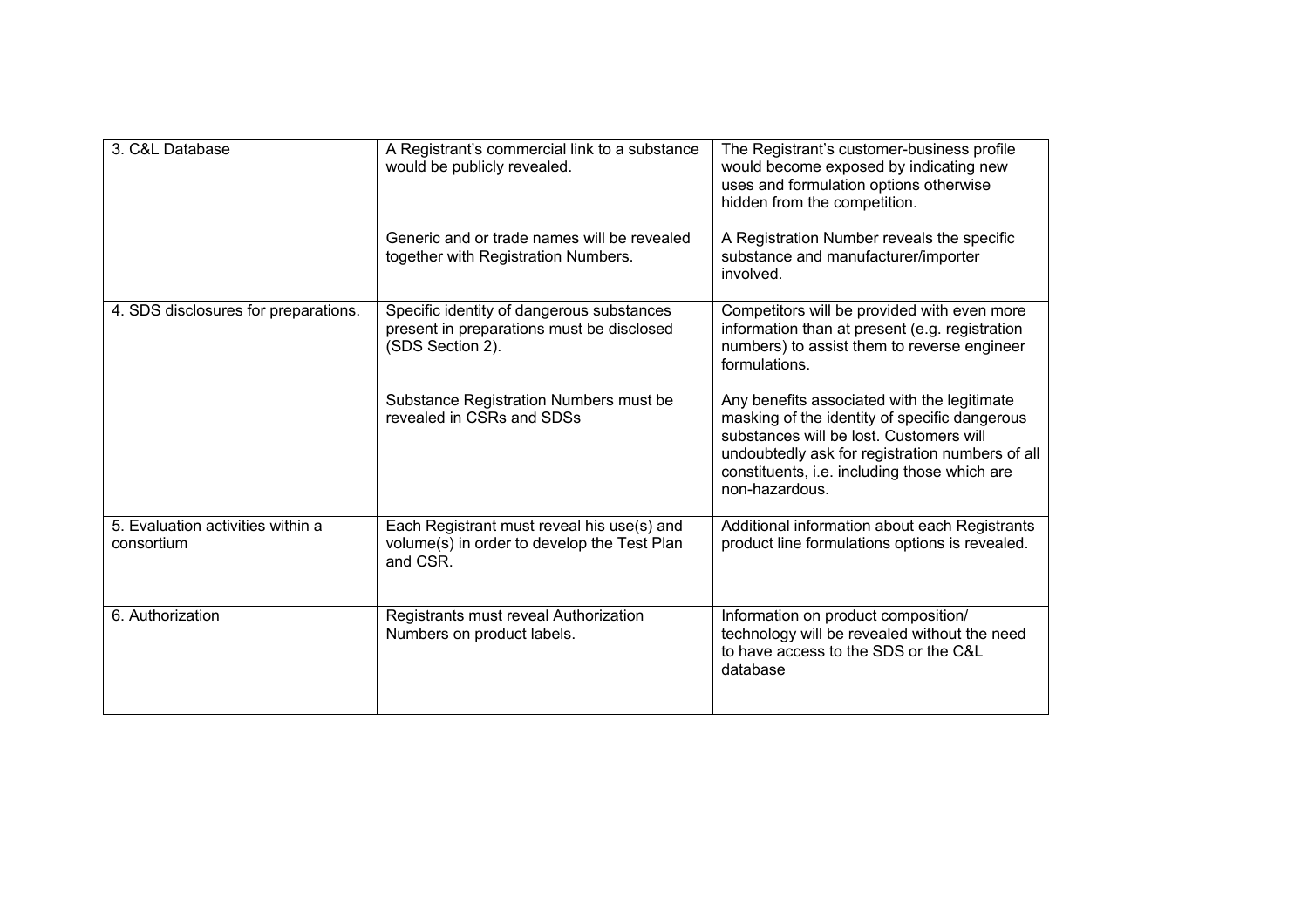# **ATTACHMENT 2: IMPACT OF REACH ON RELEASE OF CBI WITHIN THE PETROLEUM ADDITIVES SUPPLY CHAIN**

| <b>PARTICIPANT/ROLE</b>                                                                                                                                                                                                                              | <b>CBI CONCERNS</b>                                                                                                                                                                                                     |  |
|------------------------------------------------------------------------------------------------------------------------------------------------------------------------------------------------------------------------------------------------------|-------------------------------------------------------------------------------------------------------------------------------------------------------------------------------------------------------------------------|--|
|                                                                                                                                                                                                                                                      |                                                                                                                                                                                                                         |  |
| <b>COMPONENT SUPPLIER</b><br>Mainly medium to large speciality chemical companies<br>Manufacture substances for use in additives                                                                                                                     | Suppliers may not wish to reveal the extent of their market<br>influence especially when servicing multiple competitors with                                                                                            |  |
| Some substances are used only in petroleum additives<br>(others have other end-uses)                                                                                                                                                                 | the same substance(s)                                                                                                                                                                                                   |  |
| Some made uniquely for individual formulators<br>Some components supplied direct to finished lubricant<br>$\bullet$<br>manufacturers rather than formulators                                                                                         | Information about relationships with specific customers (e.g.<br>matters of purity, assured supply volumes, and other joint<br>business arrangements) must be kept confidential to protect<br>mutual business advantage |  |
| <b>ADDITIVE FORMULATOR</b>                                                                                                                                                                                                                           |                                                                                                                                                                                                                         |  |
| A small number competitors (medium sized chemical<br>$\bullet$<br>companies) meet the vast majority of worldwide market<br>needs for fuel and lubricant additive packages<br>Formulation expertise is key competence based on extensive<br>$\bullet$ | These competitors do not typically share proportionate<br>fractions of markets due to differences in core competency.<br>Such strengths and weaknesses are jealously protected.                                         |  |
| R&D over many years<br>Supply unique formulations to meet customer performance<br>specifications                                                                                                                                                     | Formulators typically do not wish to reveal their customers or<br>uses/business opportunities to upstream suppliers as this<br>could place their own business in jeopardy.                                              |  |
| Formulation are complex, often containing $10 - 15$ different<br>substances<br>Formulators manufacturer some key components/substances<br>themselves                                                                                                 | As the requirements to disclose formulation information<br>increase, the recovery period for R&D investment becomes<br>shorter. This will have a negative impact on investment in<br><b>R&amp;D.</b>                    |  |
|                                                                                                                                                                                                                                                      | New formulation approaches are expensive to develop and<br>commercialize. Hence, linkages with suppliers and customers<br>for joint R&D must be kept confidential for the sake of<br>continued innovation.              |  |
|                                                                                                                                                                                                                                                      | Any unique performance benefits associated with specific                                                                                                                                                                |  |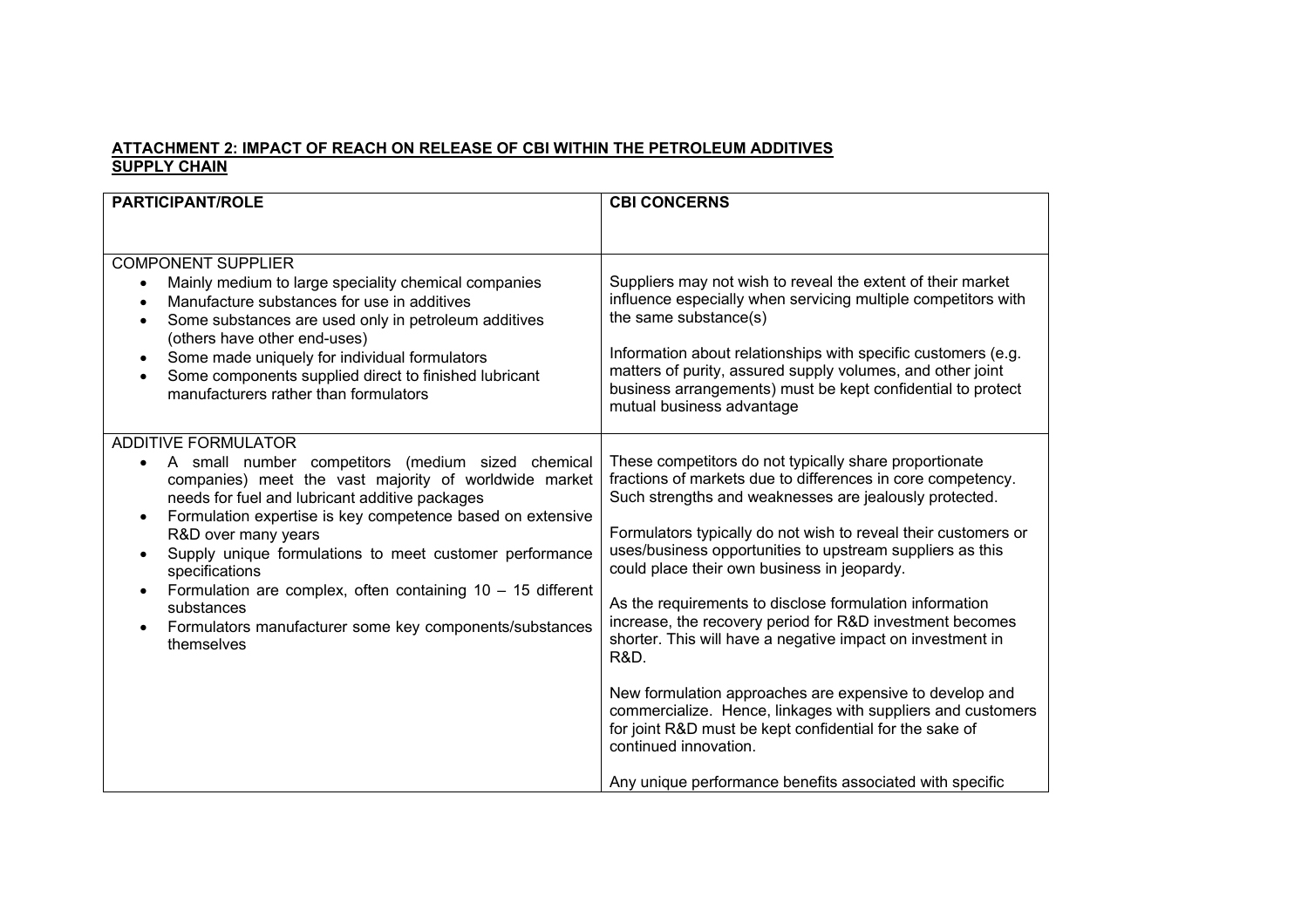|                                                                                                 | components must be carefully controlled since new<br>formulations have increasingly shorter market cycles for cost<br>recovery today. This could lead to decisions not to deploy new<br>technologies in regions where formulation details cannot be<br>protected |
|-------------------------------------------------------------------------------------------------|------------------------------------------------------------------------------------------------------------------------------------------------------------------------------------------------------------------------------------------------------------------|
| <b>CUSTOMER</b>                                                                                 |                                                                                                                                                                                                                                                                  |
| Manufacture finished fuels and lubricants using additive<br>packages and purchased components   | Customers are serviced by competing formulators/suppliers.<br>Keeping these relationships confidential is crucial with respect                                                                                                                                   |
| Mainly very large or large oil companies                                                        | to the customer's ability to compete with his own competitors.                                                                                                                                                                                                   |
| Massive leverage/purchasing power                                                               |                                                                                                                                                                                                                                                                  |
| Conduct extensive R&D programmes often in collaboration<br>with individual additive formulators | If supplier relationships are revealed, customers will have less<br>opportunity to leverage suppliers. This could have a negative<br>impact on competition.                                                                                                      |
|                                                                                                 | Customer/Supplier R&D programs are typically contractual<br>and must abide by confidentiality terms to avoid breach.<br>Disclosure in one region could lead to breach in another.                                                                                |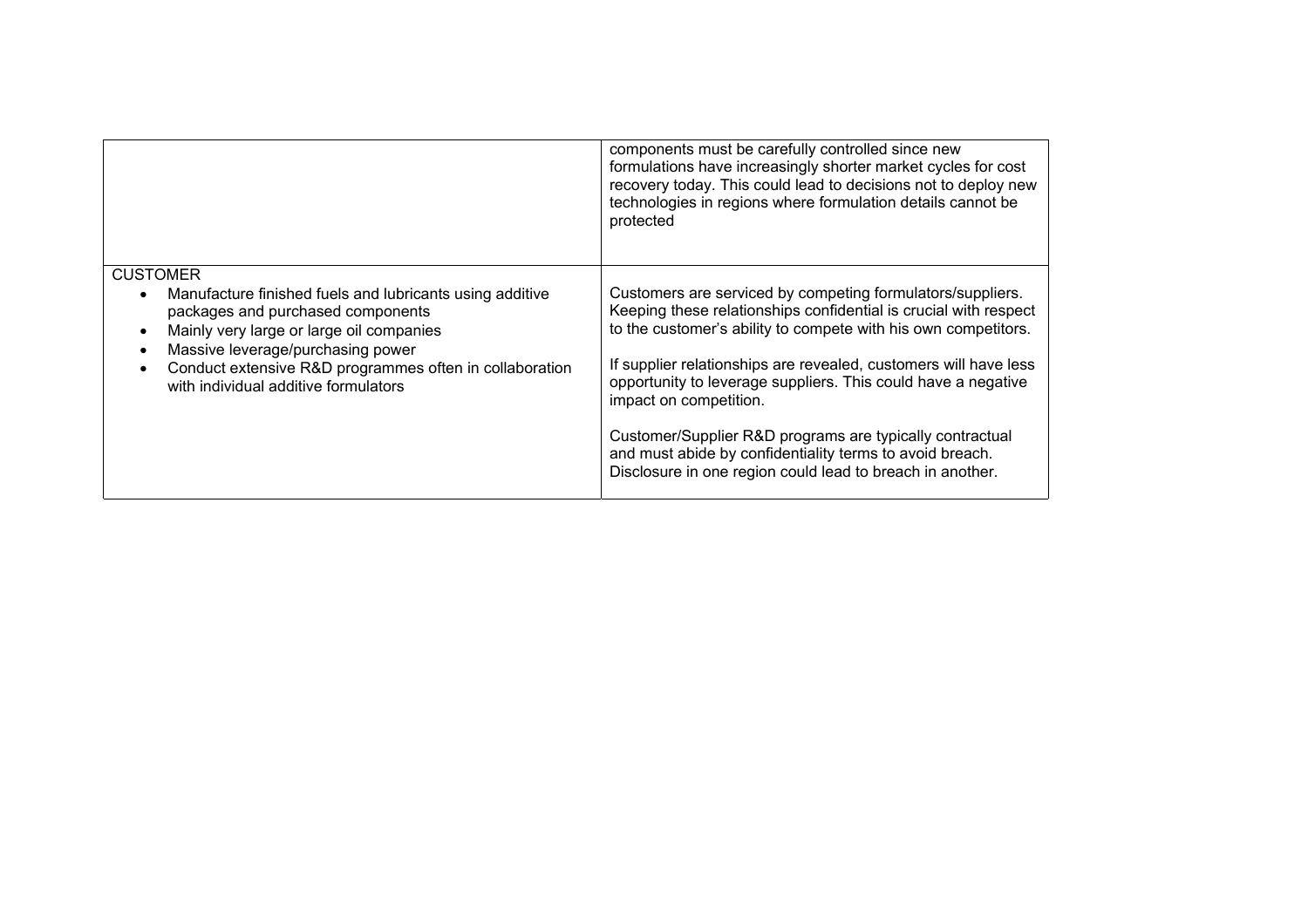#### **ATTACHMENT 3. SPECIFIC EXAMPLES OF IP/CBI DISCLOSURE UNDER REACH**

| <b>SITUATION</b>                                                                                                                                                                        | <b>DISCLOSURE/IMPACT</b>                                                                                                                                                                                                                   |
|-----------------------------------------------------------------------------------------------------------------------------------------------------------------------------------------|--------------------------------------------------------------------------------------------------------------------------------------------------------------------------------------------------------------------------------------------|
| <b>SCENARIO 1 (Importer Issues)</b><br>A formulator imports an additive into the EU, which contains a<br>purchased component that the vendor does not intend to<br>register under REACH | The association of the formulator with the specific<br>substance and/or the manufacturer would become<br>public via the register. This information would be of<br>value to competitors.                                                    |
| The formulator is therefore required to register the substance                                                                                                                          | This would lead to the disclosure of other valuable<br>market information including scope and breadth of<br>uses, volumes, logistics, inferred pricing, processing<br>options, purity, etc.                                                |
| The component is critical in delivering an important<br>performance requirement of additive formulations                                                                                | The assigned Registration Number could be used as<br>a "tag" to rapidly search other documents/data-bases<br>to obtain additional information about the use of the<br>substance and other market circumstances of a<br>proprietary nature. |
|                                                                                                                                                                                         | <b>OVERALL IMPACT:</b>                                                                                                                                                                                                                     |
|                                                                                                                                                                                         | Disclosure of information (IP) which would help<br>competitors reverse engineer products<br>Release of CBI leading to loss of marketing<br>advantage and competitiveness                                                                   |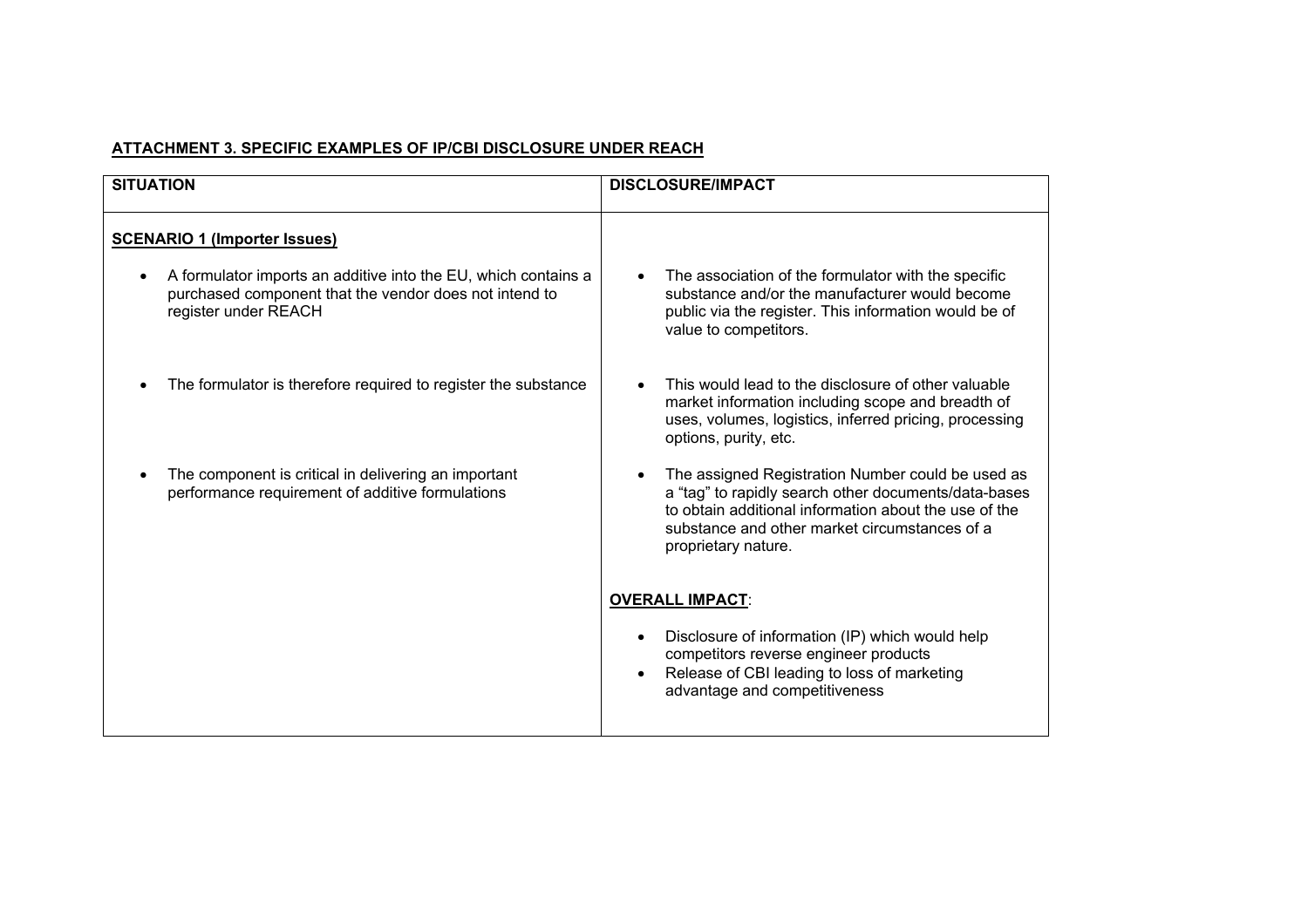| <b>SCENARIO 2 (Link between manufacturer/importer and a</b><br>specific chemical)<br>A formulator manufactures a substance for use only in<br>petroleum additives<br>The formulator is required to pre-register/register the<br>substance following either manufacture or import into the<br>EU                                                                                                                                                                                                   | The association of the formulator with the specific<br>substance and/or the manufacturer would become public<br>via the register. This information would be of value to<br>competitors.<br>Niche uses and market opportunities otherwise not<br>appreciated or explored by the competition will be<br>revealed.                                                                           |
|---------------------------------------------------------------------------------------------------------------------------------------------------------------------------------------------------------------------------------------------------------------------------------------------------------------------------------------------------------------------------------------------------------------------------------------------------------------------------------------------------|-------------------------------------------------------------------------------------------------------------------------------------------------------------------------------------------------------------------------------------------------------------------------------------------------------------------------------------------------------------------------------------------|
|                                                                                                                                                                                                                                                                                                                                                                                                                                                                                                   |                                                                                                                                                                                                                                                                                                                                                                                           |
| <b>SCENARIO 3 (Implications for Chemical Groups)</b><br>For chemical groups, a formulator (either a manufacturer<br>or importer) must still declare all specific uses for a<br>member of the class, without regard to scale.<br>It is often the case that a Consortium consists of<br>competitors sponsoring similar chemicals.<br>In the context of SIEF actions, all uses will be revealed for<br>the Group in order to develop a comprehensive Risk<br>Assessment and corresponding Test plan. | Competitors responsible for similar chemicals in a class<br>may gain knowledge about niche market opportunities<br>without having spent any significant resource to<br>understand the business by their own independent<br>means.<br>This information will be revealed even if the registrant has<br>the means to participate "confidentially" by means of an<br>independent third party. |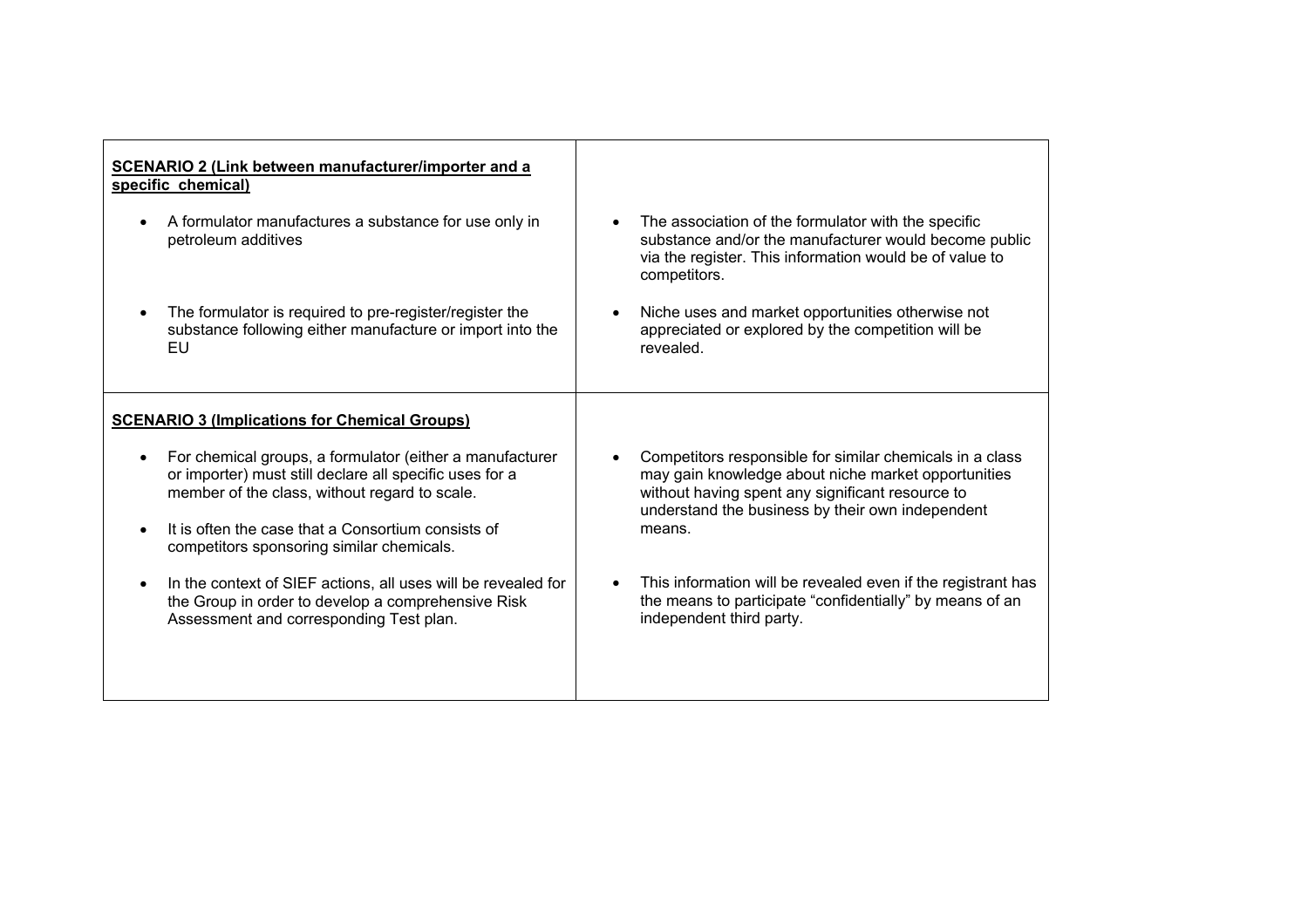| <b>SCENARIO 4 (R&amp;D Cost Recovery)</b>                                                                                                                                                                 |                                                                                                                                                                                                                                                                                   |
|-----------------------------------------------------------------------------------------------------------------------------------------------------------------------------------------------------------|-----------------------------------------------------------------------------------------------------------------------------------------------------------------------------------------------------------------------------------------------------------------------------------|
| Formulators expend significant capital in R&D in multiple<br>regions, and may wish to significantly expand their<br>business interests by marketing preparations containing a<br>new substance in the EU. | A formulator's ability to deliver new product is very much<br>dependent upon the ability to recover R&D costs as<br>quickly as possible. Competitors will gain market<br>intelligence about preparations via discussions about<br>"substances" thereby threatening cost recovery. |
| Information will be disclosed via the registration process                                                                                                                                                | Product life cycles are becoming progressively shorter as<br>competitive pressures mount. Disclosure of knowledge<br>about a market opportunity, or possible entry by another<br>competitor will shorten the life cycle even further.                                             |
| Competitors may or may not already be participating in<br>those markets disclosed under these circumstances.                                                                                              | This dilemma will put further pressure on R&D which is<br>already severely constrained by other business factors.<br>As such, innovation will again suffer.                                                                                                                       |
| <b>SCENARIO 5 (Re-Branding Activities)</b>                                                                                                                                                                |                                                                                                                                                                                                                                                                                   |
| Formulators must reveal ALL trade names associated<br>with a given substance, along with the EINECS No.,<br>IUPAC name, use and volume information.                                                       | Trade name links with specific substance identifiers will<br>pierce the veil of customer exclusivity arrangements and<br>thereby upset the market place for no good reason.                                                                                                       |
| Formulators keep "Re-Brand" affiliations confidential as a<br>matter of general practice, having done so for a very long<br>time.                                                                         | Competitors will gain unfair market advantage by<br>discovering previously hidden business relationships<br>between competing suppliers.                                                                                                                                          |
|                                                                                                                                                                                                           |                                                                                                                                                                                                                                                                                   |